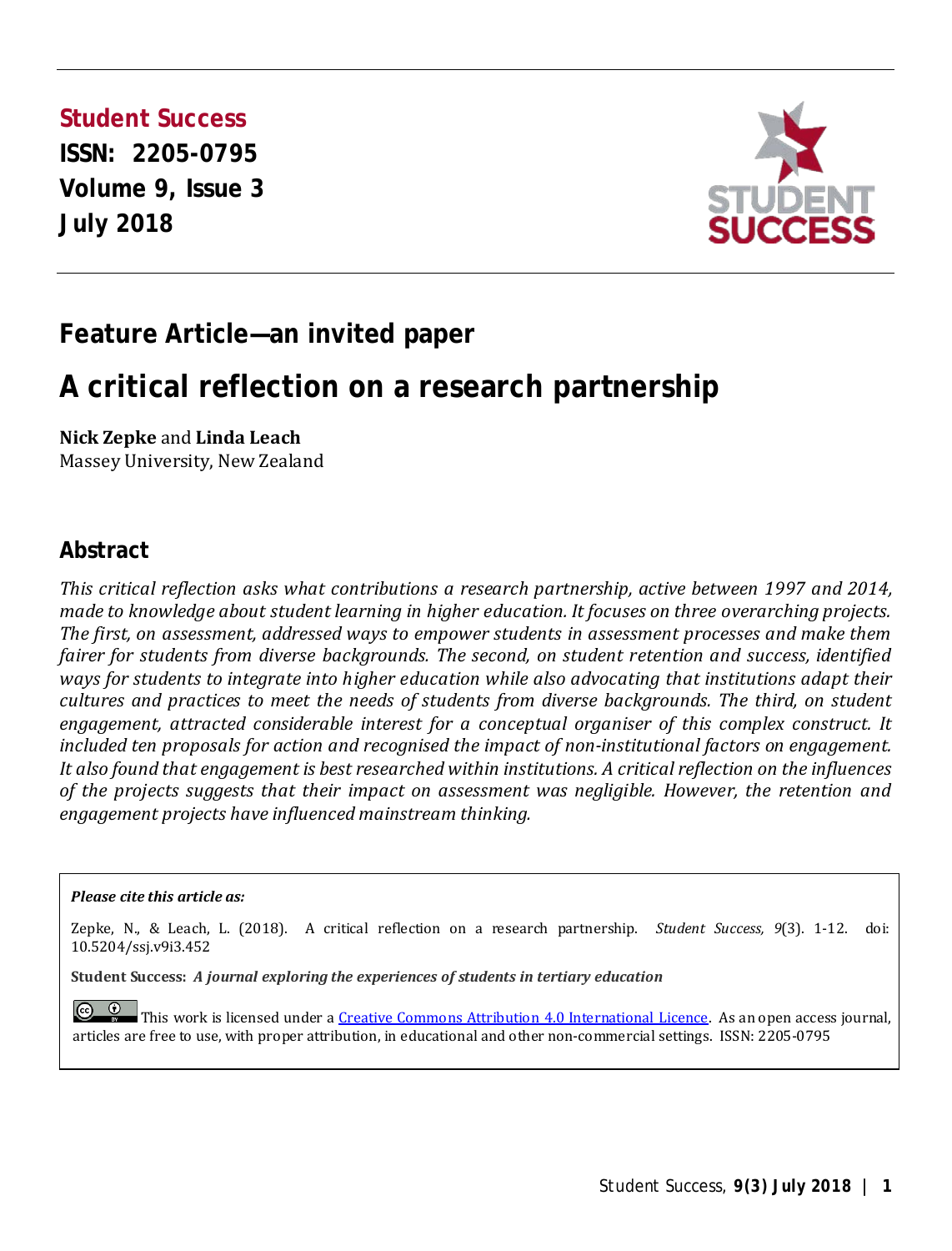### **Introduction**

Researchers live and work in an environment of ideas, policies and practices. Some become so dominant in mainstream thinking that an affirming consensus about them develops. Neoliberal policies, ideas and practices form such a consensus about the 'conduct of conduct' in society. Through the years of our collaboration between 1997 and 2014 neoliberal ideas defined the 'conduct of conduct' of institutions, teachers and students in higher education. Foucault (2008) coined the word 'governmentality' to describe relations between the neoliberal state, its institutions, including higher education, and citizens as a consensus of mutual acceptance. Three key ideas underpin this consensus. First, knowledge and skills must be useful in the market place where their merit and worth are judged. Second, neoliberalism introduces the idea of performativity linking performance in higher education to success in the market place. Third, neoliberal policy creates an accountability culture that measures how well higher education performs in meeting market expectations. To be 'heard' in this environment, researchers' work must be acceptable to the state, relevant to other researchers and useful to teachers and students who are part of the neoliberal consensus. Acceptance, relevance and usefulness occur when research either progresses dominant and mainstream ideas or when it critiques them. During our years of collaboration, we worked to both further mainstream ideas, policies and practices in higher education and to critique them.

Our purpose was to support and help improve learning centred teaching in higher education. Specifically, we focused on improving students' transition to, and early experiences in, higher education. Our background in adult education inspired our interest in learning and teaching. It helped shape our work: teaching and learning of adults should promote learner autonomy; recognise prior learning experiences; encourage critical reflection; facilitate learning processes; and teach content that is relevant to learners, is practical, collaborative and transformational. We also recognised that diversity and empowerment are important understandings and deserve investigation. We drew on these understandings to engage in three overarching projects. In the first section of this paper we discuss our first project: assessment of student work. Here we developed a critical stance on mainstream practices. The second section discusses a project about retention and completion via a literature review (Prebble, Hargraves, Leach, Naidoo, Suddaby & Zepke, 2004) and empirical research funded by the New Zealand Teaching and Learning Research Initiative (TLRI). While generally sympathetic to mainstream research, our data also revealed various critical issues. The third project researched student engagement. Also supported by TLRI funding, our findings rejected a narrow focus on what works in classrooms to embrace a more holistic view that included the influence of active citizenship, wellbeing and influences from students' past experiences as facilitators of engagement. Finally, the paper reflects critically on our work.

### **Assessment and learning**

For our first project we were joined by a colleague, Guyon Neutze. With him we wrote papers challenging aspects of assessment theory and practice (Leach, Neutze & Zepke, 1997; 1999; 2000; 2001a; 2001b; 2003). Our papers on assessment took the form of<br>critical reflections on case study data critical reflections documenting the assessment experiences of our students. We wanted to find theoretical and practical ways to develop an assessment partnership that challenged the prevailing assessment consensus without compromising students' ability to navigate and succeed in meeting mainstream academic and workplace requirements. We accepted that assessment has a gatekeeping function and that 'society at large' (i.e. its institutions, citizens and, under neoliberalism especially, employers) had to be confident that graduates passed through the gates successfully. Consequently, we attempted to establish transparency, outcomes and evidence of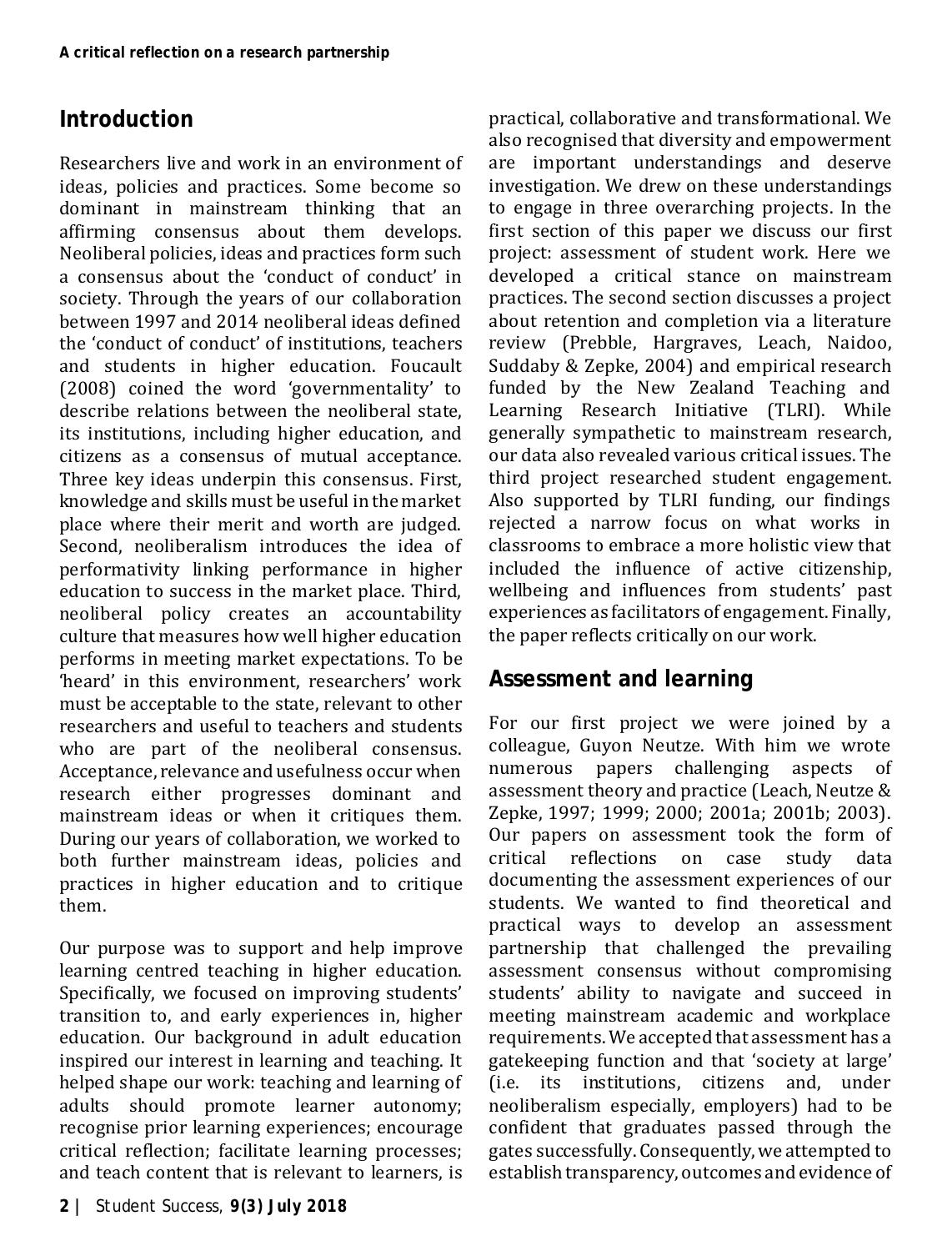validity, objectivity and reliability in our work. Technologies such as learning outcomes, grade related criteria, internal and external moderation ensured stakeholders that our standards for success met expectations. Our overriding purpose though was to support learning through assessment. We engaged in constant dialogue with learners, commented on drafts and gave feedback at every stage of their learning. We negotiated assessment tasks, evidence, criteria and marking, and helped learners to understand the assessment process. This approach generated two lines of critique: the unequal distribution of power in mainstream assessment and its dominant view of fairness.

In Leach, Neutze and Zepke (2001a; 2001b) we that assessment empowering process in which students, if they chose, shared in making decisions about their assessments. We noted that empowerment was a process with at least three interpretations: students making decisions about a personal course of action; addressing inequalities in assessment introduced by mainstream views of<br>validity, reliability and objectivity; and ability and objectivity; and<br>that diverse views about recognising that diverse views about<br>empowerment must be recognised and empowerment accommodated. We worked with all three interpretations in our assessment practice. We enabled learners to make decisions as individuals about their own learning, including how they were assessed. As members of a learning community they were alerted to the ways mainstream assumptions about assessment brought about inequalities between students. Empowerment in this assessment context enabled learners to make decisions about their assessment as individuals and in groups. Possible decisions included whether to assess their own work, to critique the assessment regime and that of the academic world, to negotiate practices different from proposed processes, or to accept mainstream protocols.

Our second critique proposed that validity, reliability and objectivity are facilitators of inequality and unfairness in assessment (Leach et al., 1999, 2000). Our critique focused on mainstream understandings of validity which held that assessment based on approved official learning outcomes served as objective standards which all students must meet. Such understandings were underpinned by trust that objectivity, validity and reliability of assessment were indicators of universal fairness. Objectivity assumed a world understood through universally true statements enabling valid assessments to be unaffected by personal values and perceptions. Reliability applied objectivity to assessment by assuming that assessors could judge different students' work consistently. Our unease with these assumptions was substantiated by authors like Messick (1993), Gipps (1994) and Moss (1994) who developed the notion of consequential validity that established validity as contextual with diverse social and cultural values impacting it. Such developments in the assessment literature persuaded us to replace validity, objectivity and reliability with two understandings of fairness. The first we called *external fairness*. It conformed to mainstream views of validity and reliability. Each learner had to meet specified standards with our judgements being moderated internally and externally. External fairness met mainstream expectations about objectivity, validity and reliability by conforming to academic and political norms.

But in our view, external fairness' reliance on objectivity, validity and reliability could also be unfair as it ignored individual, cultural and contextual differences. To counter potential unfairness, we developed the notion of *internal fairness.* This required assessors to consider learners' work in relation to the contexts that produced it. Internal fairness recognised that students from diverse disciplines, cultures, socioeconomic classes and ethnic groups often live and work in paradigms other than the mainstream. This could negate a universal application of fairness. Internal fairness ensured that Internal fairness ensured that consequential validity was recognised as an important principle of fairness in assessment. Consequently, external fairness was used where contexts of the learners involved were similar;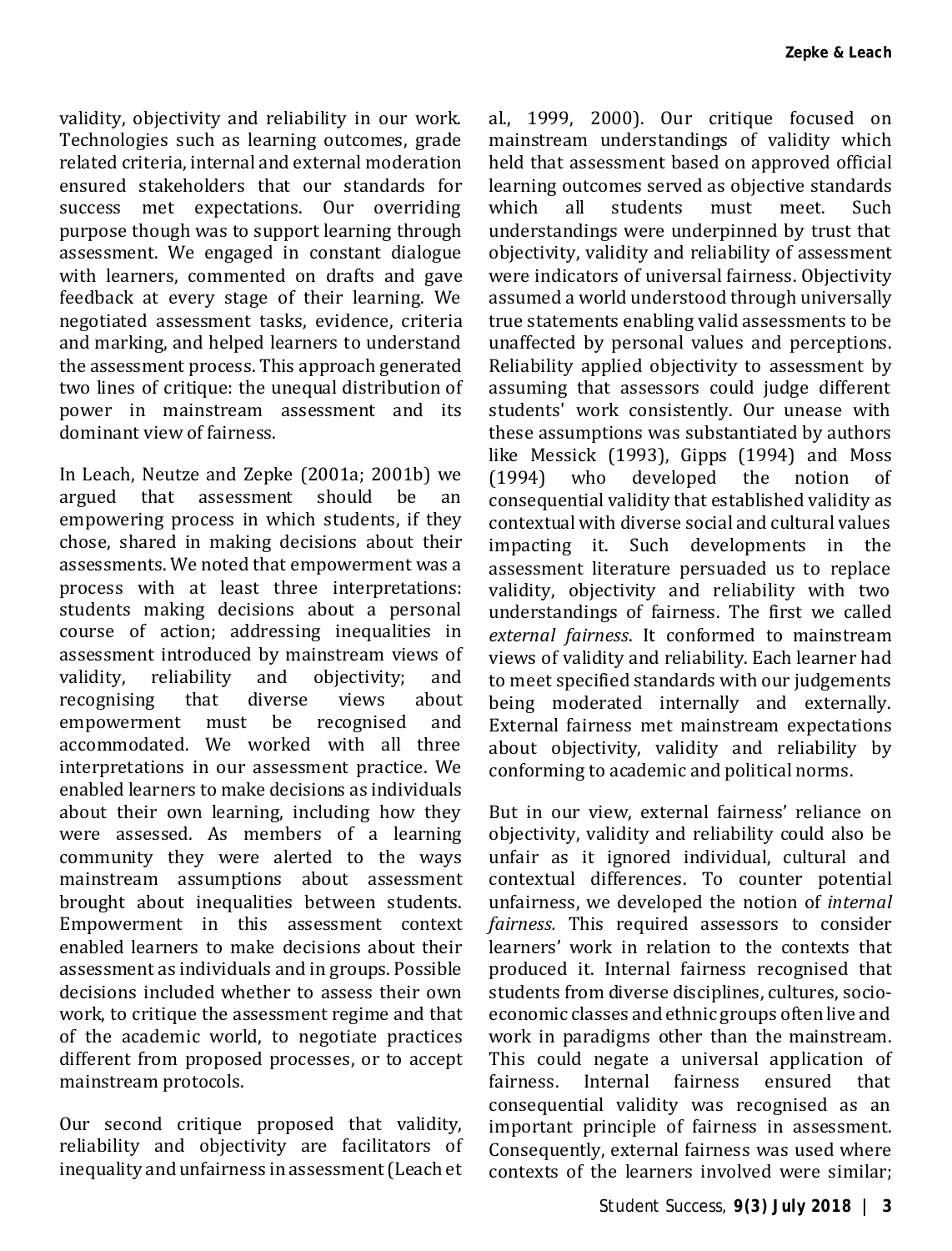internal where they were not. Questions of equity determined whether internal or external fairness was privileged. Equity considered the impact of cultural, age, geographical and gender differences on assessment tasks. It also applied to exceptional work that could not be recognised by conventional means. Where no questions about equity arose, external fairness applied. Where equity was involved, internal fairness was considered. However, if using internal fairness would disadvantage students in the future, external fairness prevailed. Decisions to apply internal fairness were checked by internal and external moderators. As we encouraged students to complete assessments relevant to their own contexts, the need for internal fairness was limited (see Leach et al., 1999).

### **Student retention and success**

Our work on retention and outcomes was based on findings from two research projects: A Ministry of Education funded best evidence synthesis on student outcomes (Prebble et al., 2004), and a TLRI funded project on ways to improve student outcomes in their first year of tertiary study (Zepke, Leach, Prebble et al., 2005).

The genesis of our work was our identification of two discourses on retention, synthesised from 146 international studies, in the New Zealand Ministry of Education project. The first was a dominant discourse we named *integration.* Here the intention was to enable students to integrate into the existing institutional culture, its processes and expectations. In contrast, the intent within the emerging *adaptation* discourse was for institutions to adapt their policies, procedures, processes and culture to the increasingly diverse students who were attending. There was a large body of research which exemplified the dominant *integration* discourse, suggesting ways to assimilate students into existing institutional cultures - to help them transition into higher education, stay in their course, achieve, and complete. Fewer studies reflected the *adaptation* discourse. This emerging and critical view suggested that student departure was influenced by their perceptions of how well the institution valued their cultural attributes and how well they were able to bridge the differences between their culture of origin and the institutional culture. Some used the notion of cultural capital to explain why students stay or leave: if their cultural capital is valued they are more likely to be "fish in water" (Thomas, 2002, p. 431) and achieve; if it is deemed deficient or invalidated they are more likely to experience<br>acculturative stress and leave (Saenz. acculturative Marcoulides, Junn & Young, 1999). In our view, the *adaptation* discourse offered institutions new ways to foster retention and success – by changing their policies and practices to better meet the needs of increasingly diverse students. From our review of the literature we developed a set of 13 propositions for practice which encompassed both the *integration* and *adaptation* discourses (Prebble et al. 2004; Zepke & Leach, 2005).

We built on these findings in a TLRI project (Zepke, Leach, Prebble et al., 2005) which researched student outcomes in their first year of study. The research question reflects our interest in the more critical *adaptation* discourse: What can New Zealand tertiary education institutions and their teachers do to adapt their current processes and practices to improve retention of, persistence and completion by diverse students<br>in their first year? Findings mirrored vear? Findings international studies in that 33% of the students had considered at least partial withdrawal and their reasons were similar. We focus here on four of the key findings.

First, we identified a factor we thought had been overlooked in previous studies: the moderate effect (means of between two and three on a four factor Likert scale) of non-institutional factors in retention (Zepke, Leach & Butler, 2011). In our view, institutions had been inclined to ignore these factors, arguing they were outside of institutional control. But students who withdrew or considered withdrawing reported that the major factor was 'there was too much going on in my life' (Zepke, Leach & Prebble, 2005). This item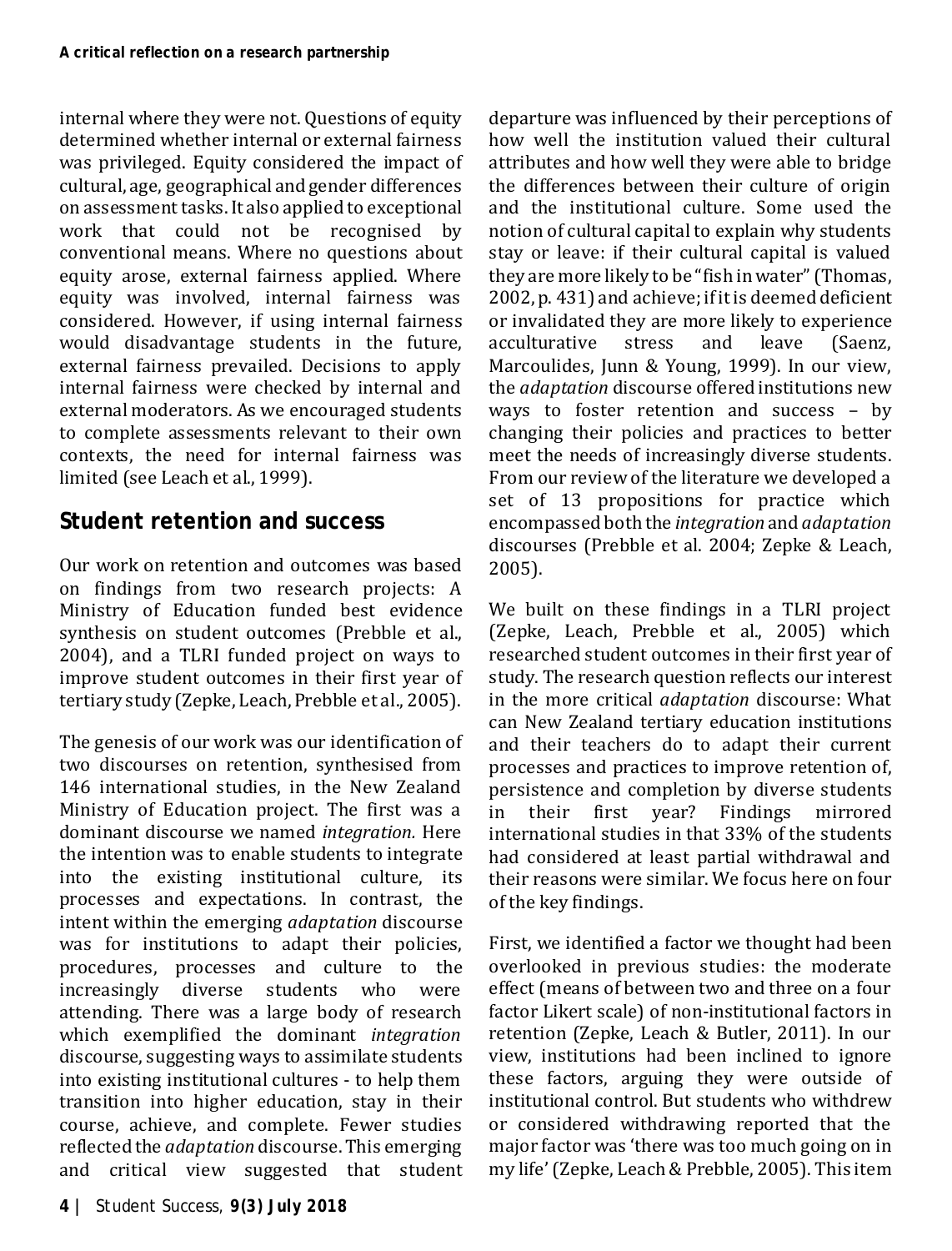was a 'catch all' for non-institutional factors so may have over-emphasised its importance, but the message was clear to us: non-institutional<br>factors are important to retention and are important to retention institutions need to find ways to ameliorate negative effects. This view was confirmed by the students who had never considered withdrawing: non-institutional factors were important in their retention. For example, factors such as their personal determination to succeed and finding ways to manage their workload were more important than institutional factors like teacher support. Our view was confirmed again in a study into the experiences of foundation learners (Zepke, Leach & Isaacs, 2008) commissioned by the Foundation Education and Training Forum of the Institutes of Technology and Polytechnics of New Zealand (ITPNZ). Consequently, we argued that teachers and institutions need to be alert to students' situations outside the institution, be aware of and support their learning outside of the classroom (Zepke & Leach, 2010b). We also took non-institutional factors into our later research on student engagement.

Non-institutional factors were also apparent in a second key finding. Students' relationships with others, outside as well as inside the institution, were a factor in retention and success. Our studies highlighted four sets of relationships students had: (1) between students; (2) between students and support/ administrative staff; (3) between students and their significant others outside of the institution; (4) between students and teachers. Families could be supporters or<br>stumbling blocks. While institutional institutional relationships did have negative impacts, positive relationships with peers, institutional support staff and teachers had major effects. These relationships affected their sense of belonging in the institution (Leach, Zepke & Prebble, 2006), a sense which could be the difference between students staying or leaving. This was reinforced in the ITPNZ study into the experiences of foundation learners (Zepke, Leach & Isaacs, 2008). Retained students said teachers were enthusiastic, passionate, caring, approachable, encouraging, understanding people who held

consistently positive attitudes about students and built relationships with and between the students (Zepke, Isaacs & Leach, 2009). Without doubt positive relationships were a factor in student retention.

Third, we found some support for the *adaptation* discourse although it was uneven. About 20% of the students who considered withdrawing felt alienated in the institutional culture because it did not recognise their diversity. Some teachers recognised diversity and were willing to adapt to meet students' needs; others thought fairness meant everyone should be treated the same (Zepke & Leach, 2007). There was, however, sufficient data for us to conclude that adapting to diverse students and being learning centred may increase retention (Zepke, Leach & Prebble,<br>2006). We critiqued our view of critiqued *integration/adaptation* when we found that teachers used the same methods and approaches to achieve both *integration* and *adaptation* goals. We then argued that the *integration/adaptation* binary should be deconstructed and the boundaries between the two recognised as porous, merged and inseparable (Zepke & Leach, 2007); that both played an important role in retention. A fourth important 'take away' we highlighted was that, while some retention challenges were shared across the seven institutions in our TLRI study, each institution also faced unique challenges. Consequently, while we offered generalised guidelines we critiqued them, arguing that institutions should research their own situation and find solutions that worked for them rather than simply rely on such guidelines (Zepke, Leach, Prebble et al., 2005).

#### **Student engagement**

Our work on retention led us to our third overarching project which built on a general recognition in the literature that student engagement is a key facilitator of retention, persistence and success (e.g. Kuh, Kinzie, Buckley, Bridges & Hayek, 2006). Our colleague, Philippa Butler, often joined us on this project. TLRI funded an extensive literature synthesis, a survey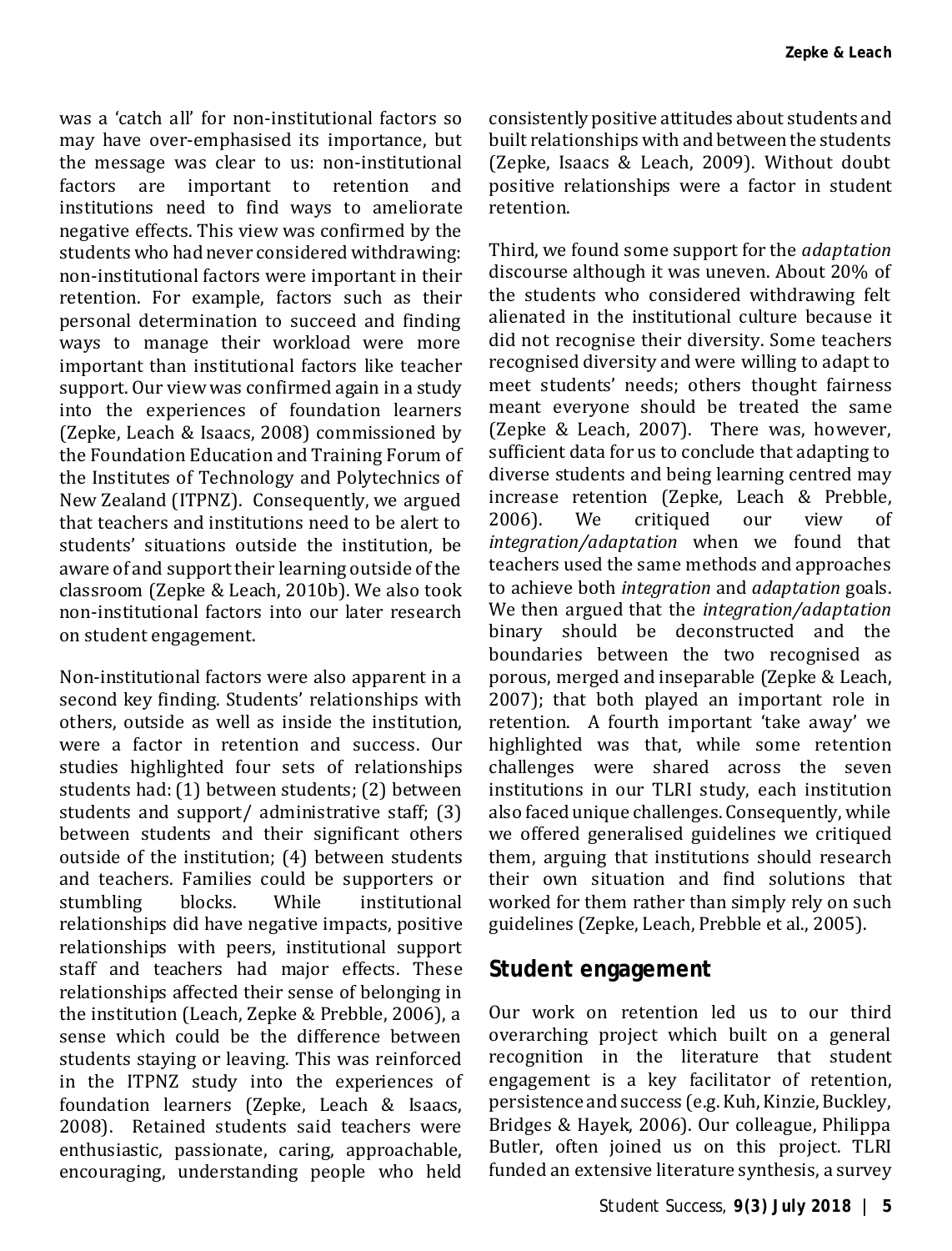of first year students and their teachers in nine New Zealand post-school education institutions supported by interviews with student volunteers. Our collaboration produced 13 publications (Leach & Zepke, 2011, 2012; Leach, Zepke & Butler, 2012; Zepke, Butler & Leach, 2012; Zepke, Leach & Butler, 2009, 2010a, 2010b, 2011, 2013; Zepke & Leach, 2010a, 2010b, 2011a, 2011b). These focused on four major investigations. The first tackled the meaning of student engagement. We initially adopted Fredricks, Blumenfeld and Paris' (2004) view that engagement incorporates<br>behavioural. emotional. and cognitive behavioural, emotional, and cognitive characteristics. But we found engagement to be more complex than this. It required multiple lenses to gauge its meanings. The second investigation constructed a conceptual organiser comprising six lenses and numerous indicators for action. The third mapped the actions and interactions of institutions, teachers and students in student engagement. The final inquiry looked beyond the classroom to investigate influences on engagement from the socio-political environment outside the classroom.

In Zepke, Leach and Butler (2010a), Zepke and Leach (2011b) and Leach and Zepke (2012) we grappled with the complex issue of what student engagement means. Although many definitions had been offered, we resisted constructing a formal definition ourselves. Instead, we decided that engagement was better conceptualised through a variety of lenses. For example, some lenses saw engagement as behaviours, attitudes and thinking in classrooms. Others recognised important influences from outside the classroom as key influences on engagement. Some researchers viewed engagement through a student motivation and effort lens. Others highlighted the way educators taught and related to their students. Still other lenses were focused on institutional structures and cultures as facilitators of engagement. Yet others considered engagement through a socio-political lens in which factors such as family background and economic status were critical. In summary, student engagement was variously defined as student motivation, teacher–student interactions, learners interacting with other learners, institutional climate and policies, socio-political factors and non-institutional influences. Such varied lenses suggested to us that an all-inclusive overarching definition was problematic. Rather than attempting such a definition, we looked at each lens as contributing independently to the meanings of student engagement.

This decision resulted in *Table 1*. It consolidated the lenses we now called 'research perspectives', into a conceptual framework to capture the complex meanings of student engagement.<br>Simultaneously, the framework alerted Simultaneously. institutions and teachers to practices that enhance engagement and student success (Leach & Zepke, 2011, 2012; Zepke & Leach 2010a; Zepke, Leach & Butler, 2010a). The framework was sourced from our literature synthesis and confirmed by our quantitative and qualitative survey data. By adopting a holistic conception, it diverged from the views of researchers who saw engagement as centred on classrooms.

The organiser persuaded us to investigate<br>interactions and relationships between interactions and relationships between institutions and teachers with their students. Not surprisingly we found that some institutions were better at meeting student expectations about engagement than others (Leach, Zepke & Butler, 2012; Zepke, Leach & Butler, 2009, 2010b, 2014). Larger institutions with a diverse student body were less successful than smaller, more homogeneous ones. While Ryan and Deci's (2000) findings that feelings of competence, agency and relatedness fulfil important motivational needs were generally confirmed, student feelings of relatedness were not optimal in large and diverse institutions. These discoveries suggested that engagement is best investigated within individual institutions and even individual cohorts within institutions. We also found that students' and teachers' views both agreed and differed about engagement (Leach, Zepke & Butler, 2012; Zepke, Leach & Butler, 2013). There was significant agreement, for example, that teaching is vital in facilitating learning and that engaging teachers teach in ways that ensures learning can take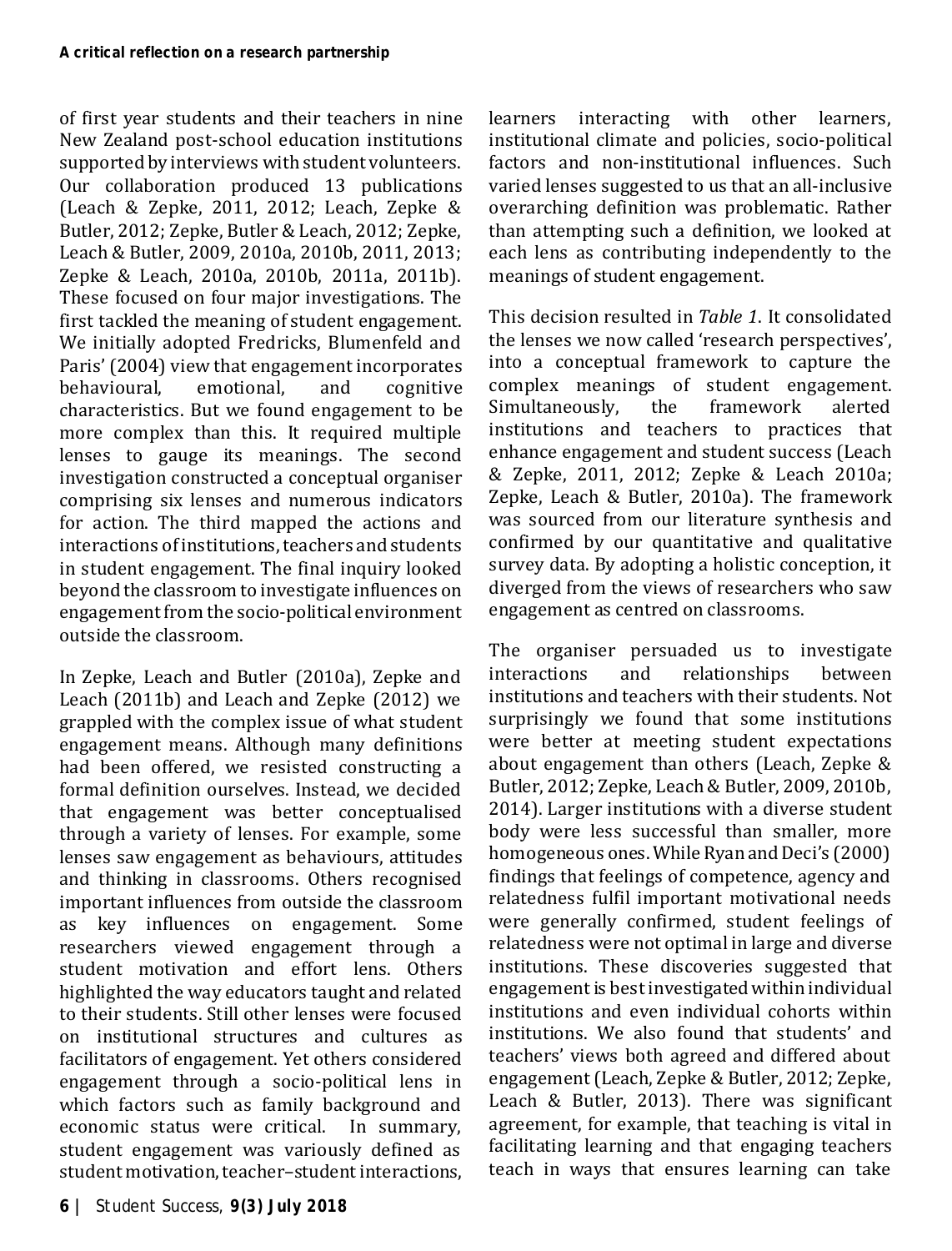place. There were, however, significant differences about the features of productive relationships. For example, students thought that<br>receiving constructive feedback positive constructive relationships and being cared for were much more important than did teachers.

The conceptual organiser pointed out two further lenses that would benefit from a closer look (see Zepke & Leach, 2011b; Zepke, Leach & Butler, 2011). First, we found reports in the engagement literature that providing opportunities for students to be active citizens in their communities enhances engagement in formal learning (e.g. McMahon & Portelli, 2004). Our research partially supported this democraticcritical view as we found enough evidence to suggest that this lens could be important. For example, almost one-third of students thought it important to learn how to change things in society; nearly three-quarters wanted to know

| Table 1<br>A conceptual organiser for student engagement                                                                |                                                                                                                                                                                                                                                                                                                          |
|-------------------------------------------------------------------------------------------------------------------------|--------------------------------------------------------------------------------------------------------------------------------------------------------------------------------------------------------------------------------------------------------------------------------------------------------------------------|
| <b>Research perspectives</b>                                                                                            | <b>Proposals for action</b>                                                                                                                                                                                                                                                                                              |
| <b>Motivation and agency</b><br>(Engaged students are intrinsically motivated and<br>want to exercise their agency)     | Enhance students' self-belief<br>$\bullet$<br>Enable students to work autonomously<br>$\bullet$<br>Enjoy learning relationships with others<br>$\bullet$<br>Feel they are competent to achieve their own<br>$\bullet$<br>objectives                                                                                      |
| <b>Transactional engagement</b><br>(Students and teachers engage with each other)                                       | Recognise that teaching and teachers are central to<br>$\bullet$<br>engagement<br>Create learning that is active, collaborative and<br>$\bullet$<br>fosters learning relationships<br>Create educational experiences for students that<br>$\bullet$<br>are challenging, enriching and extend their<br>academic abilities |
| <b>Transactional engagement</b><br>(Students engage with each other)                                                    | Learning is active and collaborative inside and<br>$\bullet$<br>outside the classroom<br>Students have positive, constructive peer<br>$\bullet$<br>relationships<br>Students use social skills to engage with others<br>$\bullet$                                                                                        |
| <b>Institutional support</b><br>(Institutions provide an environment conducive to<br>learning)                          | Ensure institutional cultures are welcoming to<br>$\bullet$<br>students from diverse backgrounds<br>Invest in a variety of support services<br>$\bullet$<br>Adapt to changing student expectations<br>$\bullet$                                                                                                          |
| Active citizenship<br>(Students and institutions work together to enable<br>challenges to social beliefs and practices) | Enable students to become active citizens<br>$\bullet$<br>Enable students to develop their social and cultural<br>$\bullet$<br>capital                                                                                                                                                                                   |
| Non-institutional support<br>(Students are supported by family and friends to<br>engage in learning)                    | Students' family and friends understand the<br>$\bullet$<br>demands of study<br>Students' family and friends assist with e.g.<br>$\bullet$<br>childcare, time management<br>Students' family and friends create space for study<br>$\bullet$<br>commitments                                                              |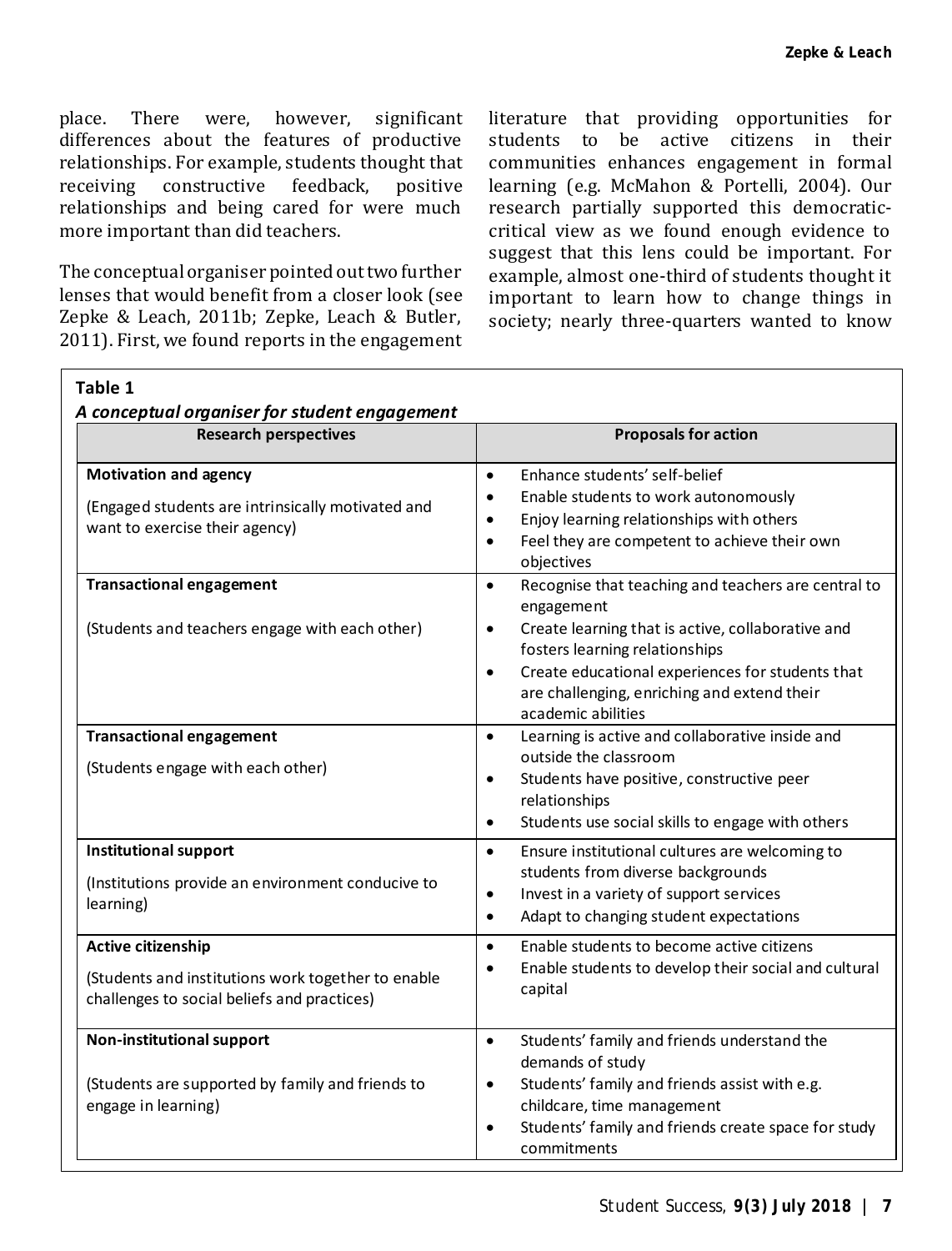how; and more than half were prepared to question teachers about their teaching methods.

The second lens revealed that external factors<br>such as part-time employment. personal part-time employment, personal wellbeing, family and peer support had a moderate effect on engagement. For example, most thought family and peer support was very important for their engagement and provided vital support systems for them. Many coped with problems that originated outside their courses and impacted engagement. These included health, finance and relationship problems. Some younger students were distracted from learning by social pressures that impacted their engagement.

### **Critical reflection**

Throughout the years of our collaboration we took a critical stance on some mainstream ideas in tertiary education research and practice as well as on our work. We continue that approach in this section. Here we reflect on whether our research is linked to the neoliberal consensus and what contribution to knowledge it may have made.

At the beginning of this article we identified three of the key ideas that underpin the existing neoliberal consensus (knowledge and skills must be useful, performativity, an accountability culture) and three qualities required in researchers' work if it is to be heard (acceptability to the state, relevance to other researchers, usefulness to teachers and students). Here we take a critical look at whether our research reflects these ideas. First, to what extent did our research reflect the neoliberal consensus that knowledge and skills must be useful - to the state, other researchers, teachers and students? Much of our research was funded, albeit through a competitive process, by Government agencies such as the Ministry of Education or through research funds provided by Government and distributed through, for example, the TLRI. Most had an explicit requirement that the project would demonstrably lead to improved outcomes for learners, teachers and institutions. What was

not explicit, but can be assumed, is that, during<br>this period of neoliberal consensus, the period of neoliberal consensus, the requirements were based on neoliberal ideas. The notion of usefulness was summarised in the catch phrase 'what works?' associated with the shift to evidence-based practice. Our research was expected to uncover ideas about 'what works' that could be used by institutions, teachers and students to improve teaching, retention, engagement, outcomes. bought into that requirement in most of the projects we did, for example by synthesising generic 'what works' guidelines from the findings of individual projects to make them accessible and useful to institutions, teachers and students.

Second, to what extent did our research reflect performativity and the accountability culture of neoliberalism? Not only does performativity link higher education performance to acceptability in the market place, it also concerns productivity, usually understood as outputs or outcomes of some kind, for example, higher student completion rates or number of publications. There is a strong link between performativity and the accountability culture: we are made accountable for our performance/productivity; we have targets to meet, benchmarks to achieve and we are measured on how well we meet those. Our research complied with performativity and accountability in at least two ways. First, by designing and conducting the research projects we met our personal performativity and<br>accountability targets. For example, we targets. For example, performed by gaining research funding, completing projects and publishing articles. Second, we complied by conducting research which endeavoured to answer 'what works' questions and by providing useful, practical guidelines to institutions, teachers and students about what they, in turn, could do to improve their performativity and accountability. While we complied with the neoliberal consensus, played the performativity/ accountability game and made it possible for others, including the partners in our research teams, to do so, we also questioned mainstream ideas and reflected critically on our own work.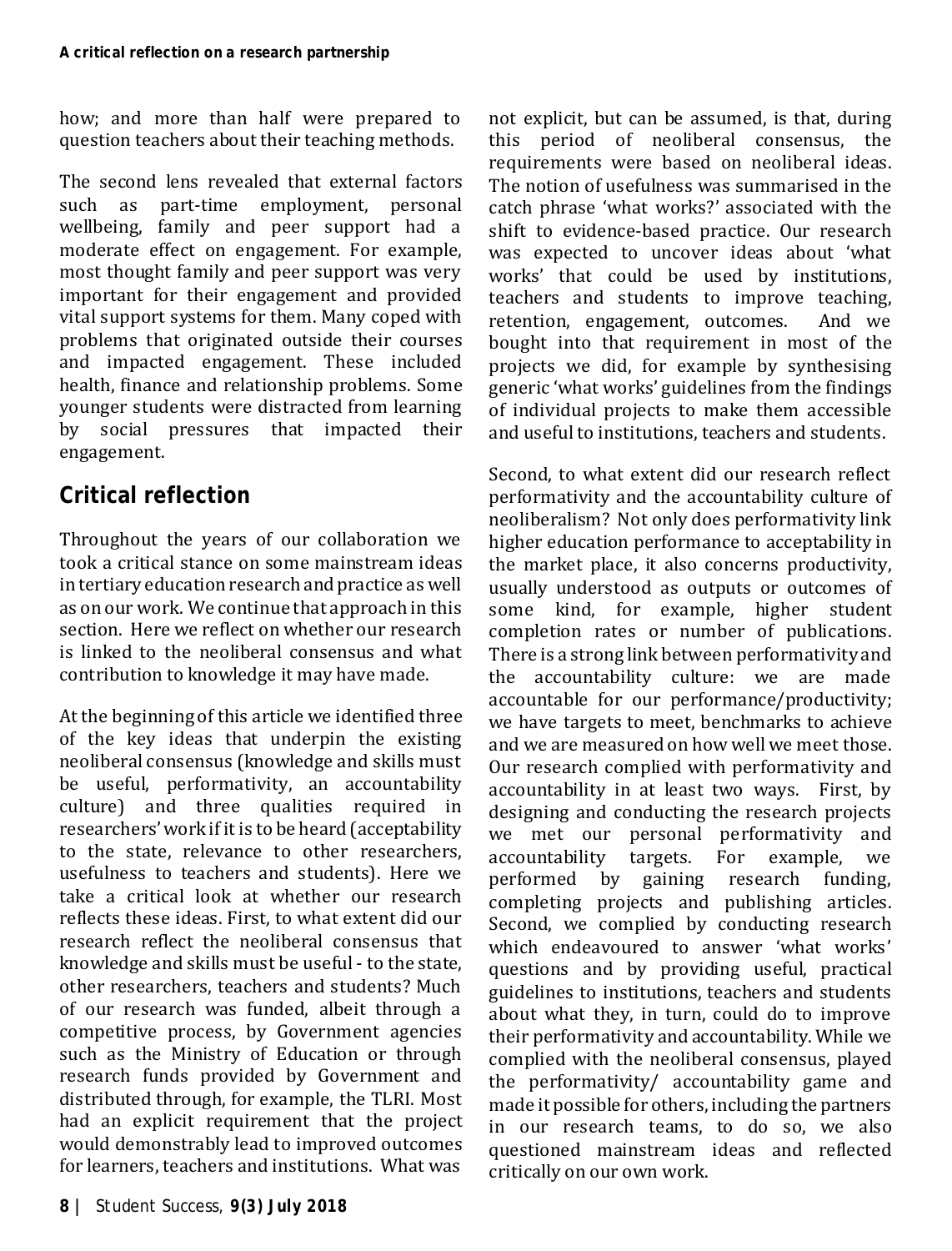We became part of the neoliberal consensus but did our work contribute to the body of knowledge? As with any research project, we stood on the shoulders of those who had gone before us. We drew on the work of many researchers and educators, endeavouring to make a contribution to knowledge and practice. In our assessment projects we did question current thinking. But it has been revealing to realise recently that writing we did about 20 years ago still has value as little has changed in the interim. Validity, reliability and objectivity remain part of the assessment consensus; internal and external fairness have not been included as such, although some of the intentions behind the *adaptation* discourse are gaining support in assessment practices. While our publications have been cited, particularly one on empowerment (Leach, Neutze & Zepke, 2001a), and we anticipated the shift into partnership in assessment, we do not think they have contributed to significant changes in assessment theory or practice.

Our body of work on student retention has attracted more attention. One article on the *integration* and *adaptation* discourses (Zepke & Leach, 2005) has informed a considerable body of work and will have contributed to changes in practice – many tertiary educators increasingly cater for the diversity of their students. Some are working to *integrate* those students into the institutional culture, some are *adapting* their practice to better cater for the needs of individual students, and some are both *integrating* and *adapting*. Our article on how being learner centred could improve student outcomes (Zepke, Leach & Prebble, 2006) has also been cited enough for us to feel it may have had some influence on this change. Interestingly, a great deal of research continues to focus on student retention. Recent studies continue the trend to produce generic 'what works' guidelines, suggesting the neoliberal consensus is still strong in this field. While Biesta's (2007) views on why 'what works' won't work are well known, the consensus that evidence-based practice is best still holds sway.

The focus on student engagement as a way to address student retention issues has meant that our research into this area of tertiary learning and teaching has attracted considerable interest. Predictably perhaps, given the dominance of 'what works' within the neoliberal consensus, is that our most frequently cited article contains ten proposals for action (Zepke & Leach, 2010a). Generic guidelines are accessible and useful; they attract attention because they offer straight forward solutions to what is actually a complex issue, a 'wicked problem' in higher education. It is pleasing to see the interest generated by our research into a conceptual organiser for student engagement (Leach & Zepke, 2011), the impact of non-institutional factors on students' capacity to engage in their studies (Zepke, Leach & Butler, 2011) and into the recognition of soft outcomes as well as hard outcomes in student success (Zepke & Leach, 2010b). We believe we have contributed to knowledge about students, their engagement and factors that influence their engagement through this work, albeit within the neoliberal consensus.

#### **Looking forward**

Critical reflections on the past generate ideas for the future. As we are now retired, our future in research is finite and we are, perhaps, impudent to offer suggestions for future research. Nevertheless, our reflection gives rise to three suggestions. First, we think it is essential that research into learning and teaching that enhances the transition of students into higher education continues strongly; that the outcomes of such research are published in journals like [Student](https://studentsuccessjournal.org/index)  [Success](https://studentsuccessjournal.org/index) and disseminated in conferences like the [STARS Conference;](http://unistars.org/) that researchers in this field are recognised and valued. Second, researching 'what works' will be crucial in the future. But to look beyond this will realise new possibilities for enhancing the student experience. For example, a deeper theoretical foundation will help to develop the field and raise the standing of the people who work in it. Third, to raise new possibilities for learning and teaching in higher education, researchers/teachers and students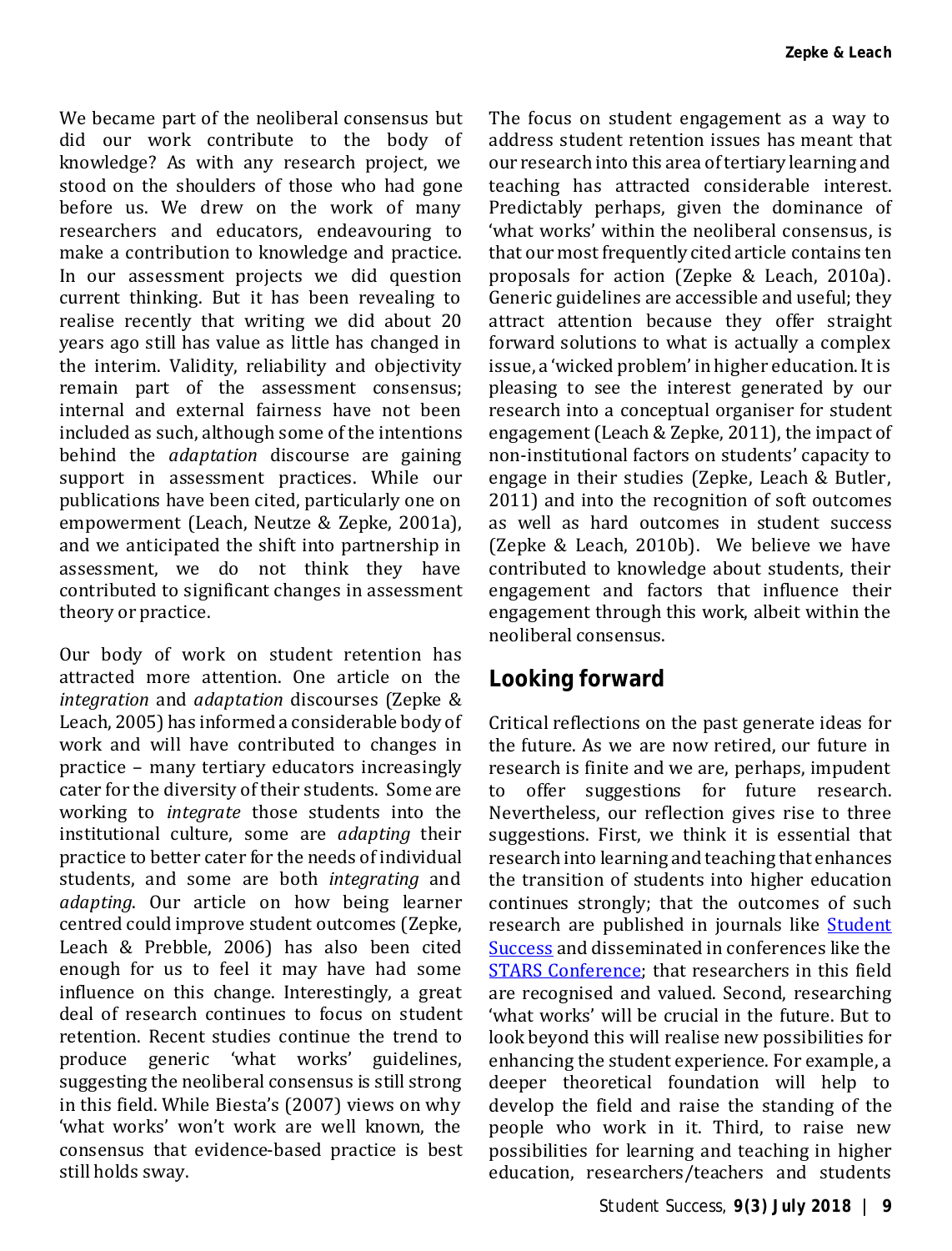together must become knowledgeable about the politics of higher education. They must learn to recognise, analyse and critique, where necessary, policies and practices that narrow criteria of student success to neoliberal conceptions and work actively to widen them.

#### **Acknowledgements**

We warmly acknowledge the many researchers and authors who contributed to the projects we worked on. Our thanks to all of you for the effort you made and your contributions to the projects and our learning.

#### **References**

- Biesta, G. (2007). Why "what works" won't work: evidencebased practice and the democratic deficit in educational<br>research. Educational Theory. 57(1). 1-22.  $Educational$ doi:10.1111/j.1741-5446.2006.00241.x
- Foucault, M. (2008). *The birth of biopolitics: Lectures at the College de France 1978-1979*. New York, NY: Picador.
- Fredricks, J., Blumenfeld, P., Paris, A. (2004). School engagement: Potential of the concept, state of the evidence. *Review of Educational Research, 74*(1), 59- 109[. https://doi.org/10.3102/00346543074001059](https://doi.org/10.3102/00346543074001059)
- Gipps, C. (1994). *Beyond testing. Towards a theory of educational assessment*. London, England: The Falmer Press.
- Kuh, G., Kinzie, J., Buckley, J., Bridges, B., & Hayek, J. (2006). What matters to student success: A review of the literature. Commissioned Report. Retrieved from [https://nces.ed.gov/npec/pdf/kuh\\_team\\_report.pdf](https://nces.ed.gov/npec/pdf/kuh_team_report.pdf)
- Leach, L., Neutze, G., & Zepke, N. (1999). Fairness in assessment: Challenging a myth. In N. Zepke, M. Knight, L. Leach, A. Viskovic (Eds.), *Adult learning cultures: Challenges and choices in times of change* (pp. 166-172). Wellington, New Zealand: WP Press.
- Leach, L., Neutze, G., & Zepke, N. (2000). Learners' perceptions of assessment: Tensions between philosophy and practice. *Studies in the Education of Adults 32*(1), 107- 119.

<https://doi.org/10.1080/02660830.2000.11661424>

Leach, L., Neutze, G., & Zepke, N. (2001a). Assessment and empowerment: Some critical questions. *Assessment and Evaluation in Higher Education 26*(4), 293-305. <https://doi.org/10.1080/02660830.2000.11661424>

- Leach, L., Neutze, G., & Zepke, N. (2001b). Autonomy and accountability in the assessment of learning. *New Zealand Journal of Adult Learning 29*(2), 46-63.
- Leach, L., Neutze, G., & Zepke, N. (2003). Course design and assessment for transformation. In N. Zepke, D. Nugent, & L. Leach (Eds.), *Reflection to transformation: A selfhelp book for teachers* (pp.155-179). Palmerston North, New Zealand: Dunmore Press.
- Leach, L., & Zepke, N. (2011). Engaging students in learning: A review of a conceptual organiser. *Higher Education Research & Development, 30*(2), 193-204. <https://doi.org/10.1080/07294360.2010.509761>
- Leach, L., & Zepke, N. (2012). Student engagement in learning: Facets of a complex interaction. In I. Solomonides, A. Reid, & P. Petocz (Eds.), *Engaging with learning in higher education* (pp. 231-255)*.* London, England: Libri Publishers.
- Leach, L., Zepke, N., & Butler, P. (2012). Tertiary teachers' perspectives on their role in student engagement: A snapshot from Aotearoa New Zealand. *Journal of Further and Higher Education,* doi:10.1080/0309877X.2012.699513
- Leach, L., Zepke, N., & Prebble, T. (2006). Now you have got them how do you keep them? Relationships and the retention puzzle. *New Zealand Journal of Educational Studies, 41*(1), 113-132.
- McMahon, B., & Portelli, J. (2004). Engagement for what? Beyond popular discourses of student engagement. *Leadership and Policy in Schools, 3*(1), 59-76. <https://doi.org/10.1076/lpos.3.1.59.27841>
- Messick, S. (1993). Validity. In R. Linn (Ed.), *Educational measurement* (3rd ed., 13-104). Phoenix, AZ: The Oryx Press.
- Moss, P. (1994). Can there be validity without reliability?<br>Educational Researcher, 23(2), 5-12. doi:  $Educational$  Researcher, 10.2307/1176218
- Prebble, T., Hargraves, H., Leach, L., Naidoo, K., Suddaby, G., & Zepke, N. (2004). *Impact of student support services and academic development programmes on student outcomes in undergraduate tertiary study: A synthesis of the research*. Wellington, New Zealand. Ministry of Education. **Retrieved** from: Education. Retrieved from: [https://www.educationcounts.govt.nz/publications/8](https://www.educationcounts.govt.nz/publications/80898/5519) [0898/5519](https://www.educationcounts.govt.nz/publications/80898/5519)
- Ryan, R., & Deci, E. (2000). Self-determination theory and the facilitation of intrinsic motivation, social development and well-being. *American Psychologist, 55*(1), 68–78. [http://dx.doi.org/10.1037/0003-066X.55.1.68](http://psycnet.apa.org/doi/10.1037/0003-066X.55.1.68)
- Saenz, T., Marcoulides, G., Junn, E., & Young, R. (1999). The relationship between college experience and academic<br>performance among minority students. The performance among minority students. *The International Journal of Educational Management*, *13*(4), 199-207. <https://doi.org/10.1108/09513549910278124>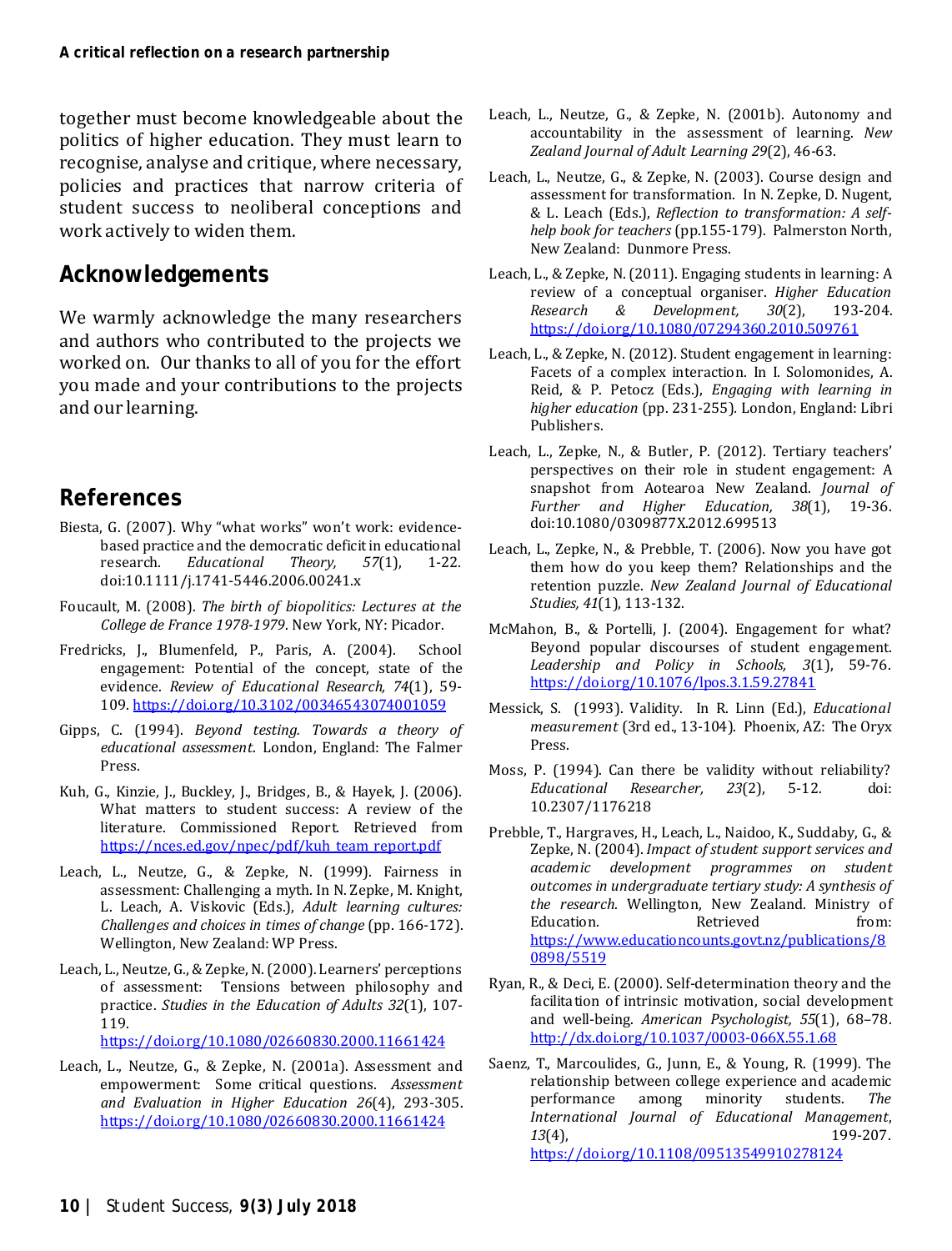- Thomas, L. (2002). Student retention in higher education: The role of institutional habitus. *Journal of Educational Policy, 17*(4), 423-442. [doi.org/10.1080/02680930210140257](https://doi.org/10.1080/02680930210140257)
- Zepke, N., Butler, P., & Leach, L. (2012). Institutional research and improving the quality of student engagement*. Quality in Higher Education, 18*(3), 329-347. doi:10.1080/13538322.2012.730338
- Zepke, N., Isaacs, P., & Leach, L. (2009). Learner success, retention and power in vocational education: A snapshot from research. *Journal of Vocational Education and Training, 61*(4), 447-458. doi:10.1080/13636820903378376
- Zepke, N., & Leach, L. (2005). Integration and adaptation: Approaches to the student retention and achievement puzzle. *Active Learning in Higher Education, 6*(1), 46-59. <https://doi.org/10.1080/02660830.2000.11661424>
- Zepke, N., & Leach, L. (2007). Improving student outcomes in Higher Education: New Zealand teachers' views on teaching students from diverse backgrounds. *Teaching in Higher Education, 12*(5-6), 655-668. doi: 10.1080/13562510701596190
- Zepke, N., & Leach, L. (2010a). Improving student engagement: Ten proposals for action. *Active Learning in Higher Education*, doi:10.1177/1469787410379680
- Zepke, N., & Leach, L. (2010b). Beyond hard outcomes: 'Soft' outcomes and engagement as student success. *Teaching in Higher Education*, *15*(6), 661-673. <https://doi.org/10.1080/13562517.2010.522084>
- Zepke, N., & Leach, L. (2011a). Planning to engage. In Zepke, N., Nugent, D., & Leach, L. (Eds.) *Reflection to Transformation: A Self Help Book for Teachers* (2nd Ed, 195-218). Wellington, New Zealand: Dunmore Publications.
- Zepke, N., & Leach, L. (2011b). Understanding teaching, motivation and external influences in student engagement: How can complexity thinking help*? Research in Post-compulsory Education, 16*(1), 1-24. doi:10.1080/13596740903565269
- Zepke, N., Leach, L., & Butler, P. (2009). The role of teacher student interactions in tertiary student engagement. *New Zealand Journal of Educational Studies, 44*(1), 69- 82.
- Zepke, N., Leach, L., & Butler, P. (2010a).*Student engagement: What is it and what influences it?* Teaching & Learning Research Initiative. Wellington, N.Z.: TLRI. Retrieved from [http://www.tlri.org.nz/sites/default/files/projects/92](http://www.tlri.org.nz/sites/default/files/projects/9261-Introduction.pdf)

[61-Introduction.pdf](http://www.tlri.org.nz/sites/default/files/projects/9261-Introduction.pdf)

Zepke, N., Leach, L., & Butler, P. (2010b). Engagement in post-<br>compulsory education: Students' motivation and Students' motivation and action. *Research in Post-Compulsory Education*, *15*(1), 1- 17. doi:10.1080/13596740903565269

- Zepke, N., Leach, L., & Butler, P. (2011). Non-institutional influences and student perceptions of success. *Studies in*   $Education.$ 10.1080/03075070903545074
- Zepke, N., Leach, L., & Butler, P. (2013). Student engagement: Students' and teachers' perceptions. *Higher Education*   $De$ *velopment,* doi:10.1080/07294360.2013.832160
- Zepke, N., Leach, L., & Isaacs, P. (2008). *Foundation learning in the ITP sector: Experiences of foundation learners*. Retrieved the controller of the second from the second from  $f(x)$ [https://akoaotearoa.ac.nz/download/ng/file/group-](https://akoaotearoa.ac.nz/download/ng/file/group-189/foundation-learning-in-the-itp-sector-experiences-of-foundation-learners.pdf)[189/foundation-learning-in-the-itp-sector](https://akoaotearoa.ac.nz/download/ng/file/group-189/foundation-learning-in-the-itp-sector-experiences-of-foundation-learners.pdf)[experiences-of-foundation-learners.pdf](https://akoaotearoa.ac.nz/download/ng/file/group-189/foundation-learning-in-the-itp-sector-experiences-of-foundation-learners.pdf)
- Zepke, N., Leach, L., & Neutze, G. (1997). Walking the talk: A critical examination of an assessment partnership. *Connections, 46*(1), 35-45.
- Zepke, N., Leach, L., & Prebble, T. (2005). Now you've got them, can you expect to keep them? Factors that influence student departure and persistence. *New Zealand Journal of Educational Studies, 40*(1&2), 181-199.
- Zepke, N., Leach, L., & Prebble, T. (2006). Being learner centred: One way to improve student retention? *Studies*   $Education$ . [doi.org/10.1080/03075070600923418](https://doi.org/10.1080/03075070600923418)
- Zepke, N., Leach, L., & Prebble, T., Campbell, A., Coltman, D., Dewart, B., Gibson, M., Henderson, J., Leadbeater, J., Purnell, S., Rowan, L., Solomon, N., & Wilson, S. (2005). *Improving tertiary student outcomes in the first year of study*. Wellington, New Zealand. Teaching and Learning Research Initiative. Retrieved from [http://www.tlri.org.nz/sites/default/files/projects/92](http://www.tlri.org.nz/sites/default/files/projects/9209_finalreport.pdf) [09\\_finalreport.pdf](http://www.tlri.org.nz/sites/default/files/projects/9209_finalreport.pdf)